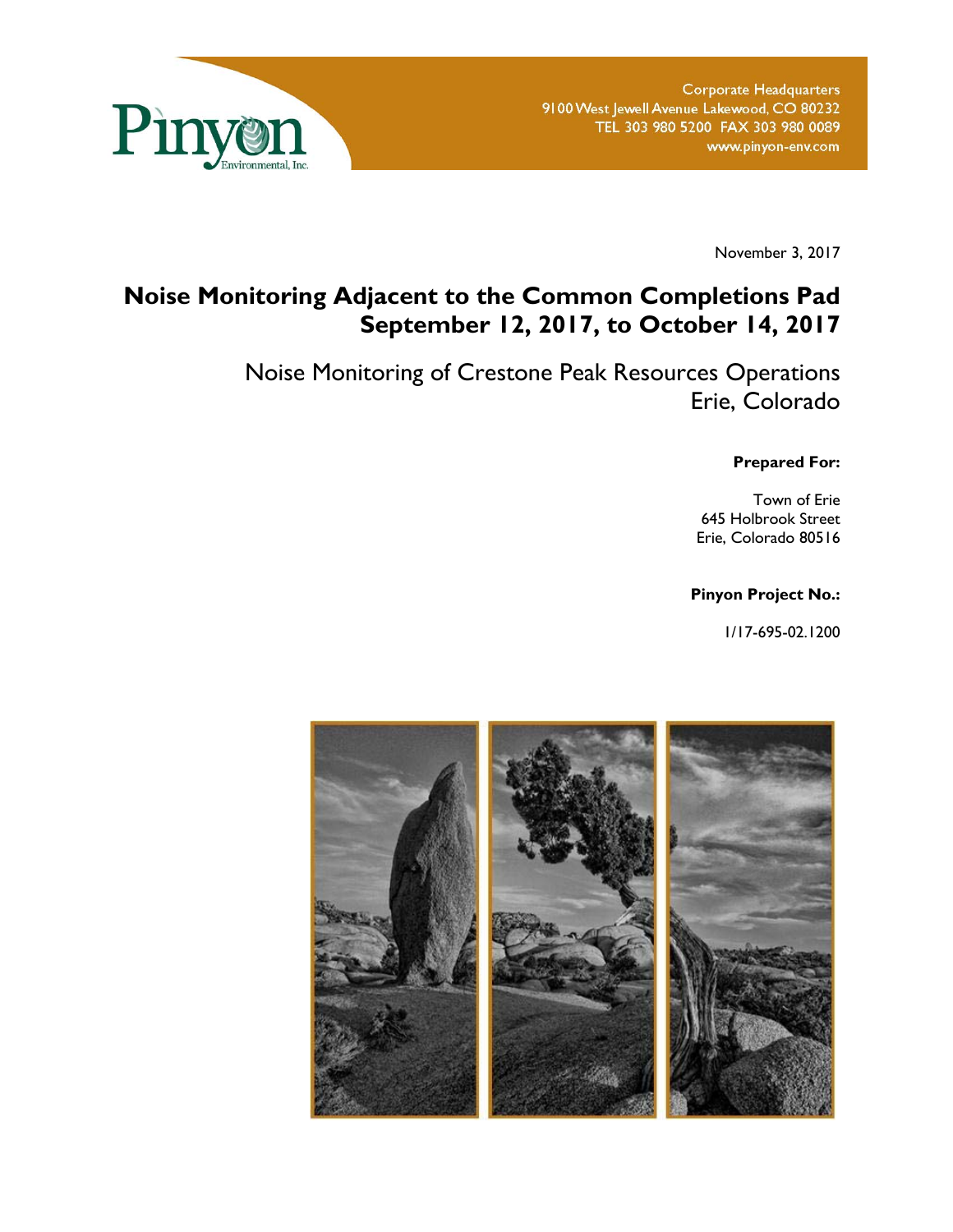

November 3, 2017

# **Noise Monitoring Adjacent to the Common Completions Pad September 12, 2017, to October 14, 2017**

Noise Monitoring of Crestone Peak Resources Operations Erie, Colorado

### **Prepared For:**

Town of Erie 645 Holbrook Street Erie, Colorado 80516

**Pinyon Project No.:** 

1/17-695-02.1200

 **Prepared by:** 

 $U$ avenue  $W_{\text{min}}$ 

Sabrina M. Williams Noise Specialist

**Reviewed by:** 

 $\sqrt{2\pi}$ 

Jill Schlaefer Noise Specialist

Brear R Pan

Brian Partington Principal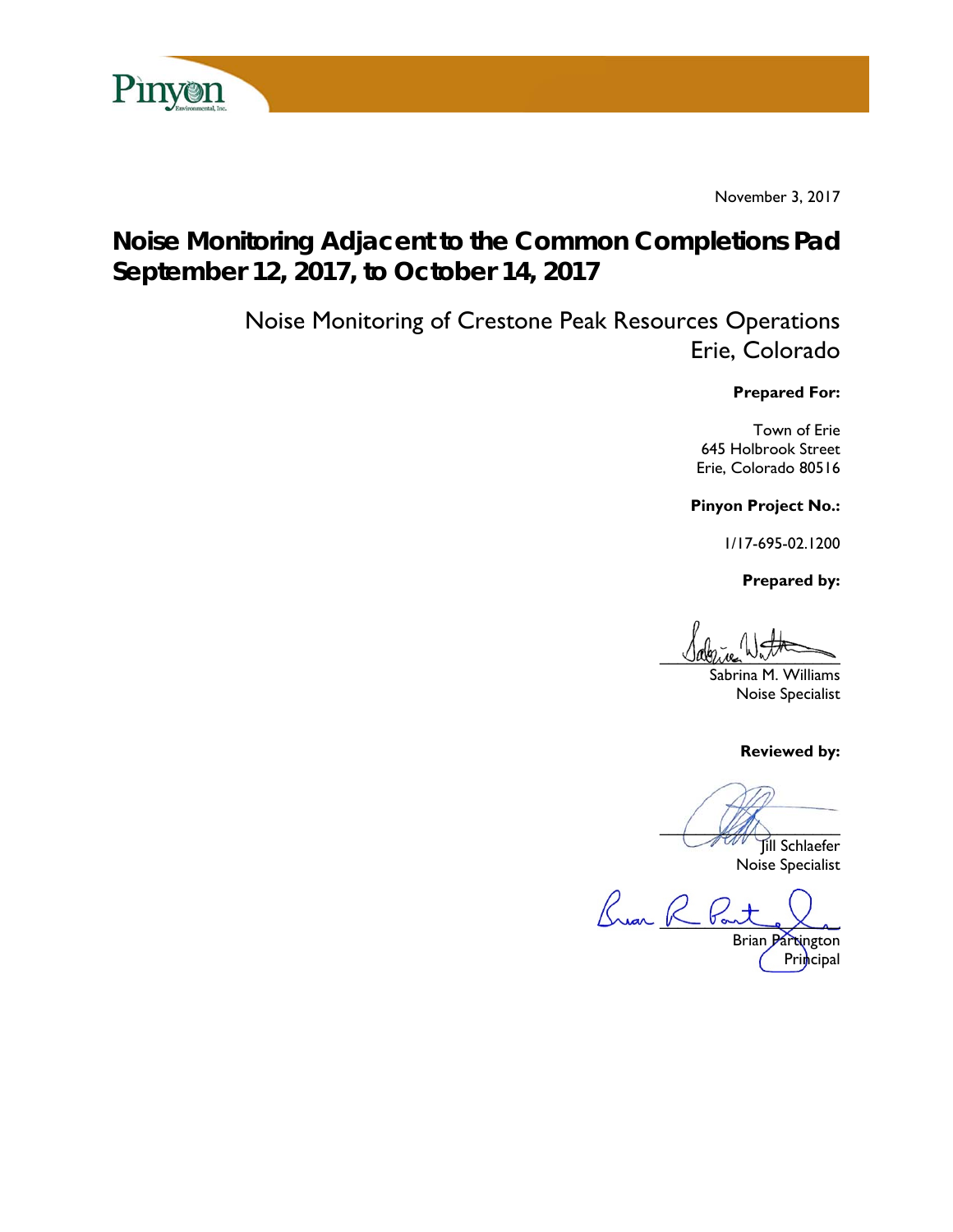

# **Table of Contents**

| $\mathbf{L}$ |       |  |
|--------------|-------|--|
| 2.           |       |  |
|              | 2.1   |  |
|              | 2.2   |  |
| 3.           |       |  |
|              | 3.1   |  |
|              |       |  |
|              |       |  |
|              | 3.1.3 |  |
|              |       |  |
|              | 3.2   |  |
|              |       |  |

# **Tables**

|            | Table 2-1 COGCC Maximum Permissible Noise Levels                                         | 3               |
|------------|------------------------------------------------------------------------------------------|-----------------|
| Table 3-1  | Variation in Daytime Statistical Mean for A-weighted Noise at Site I Leq                 | 9               |
| Table 3-2  | Variation in Nighttime Statistical Mean for A-weighted Noise at Site I Leq               | 9               |
| Table 3-3  | Variation in Daytime Statistical Mean for A-weighted Noise at Site 2 Leq                 | 9               |
| Table 3-4  | Variation in Nighttime Statistical Mean for A-weighted Noise at Site 2 Leq               | 9               |
| Table 3-5  | Variation in Daytime Statistical Mean for C-weighted Noise at Site 2 Leq                 | 10              |
| Table 3-6  | Variation in Nighttime Statistical Mean for C-weighted Noise at Site 2 Leq               | $\overline{10}$ |
| Table 3-7  | Variation in Daytime Statistical Mean for C-weighted Noise at PR Site 2 Leq              | $\overline{10}$ |
| Table 3-8  | Variation in Nighttime Statistical Mean for C-weighted Noise at PR Site 2 Leq            | 10              |
| Table 3-9  | Variation in Daytime Statistical Mean for C-weighted Noise at PR Site 2 Leq              | $\overline{10}$ |
|            | Table 3-10 Variation in Nighttime Statistical Mean for C-weighted Noise at PR Site 2 Leq | $\mathbf{H}$    |
| Table 3-11 | Variation in Daytime Statistical Mean for A-weighted Noise at WC Site 2 Leq              | $\mathbf{H}$    |
|            | Table 3-12 Variation in Nighttime Statistical Mean for A-weighted Noise at WC Site 2 Leq | $\mathbf{H}$    |
|            | Table 3-13 Variation in Daytime Statistical Mean for A-weighted Noise at WC Site 2 Leq   | $\mathbf{H}$    |
|            | Table 3-14 Variation in Nighttime Statistical Mean for A-weighted Noise at WC Site 2 Leq | $\overline{2}$  |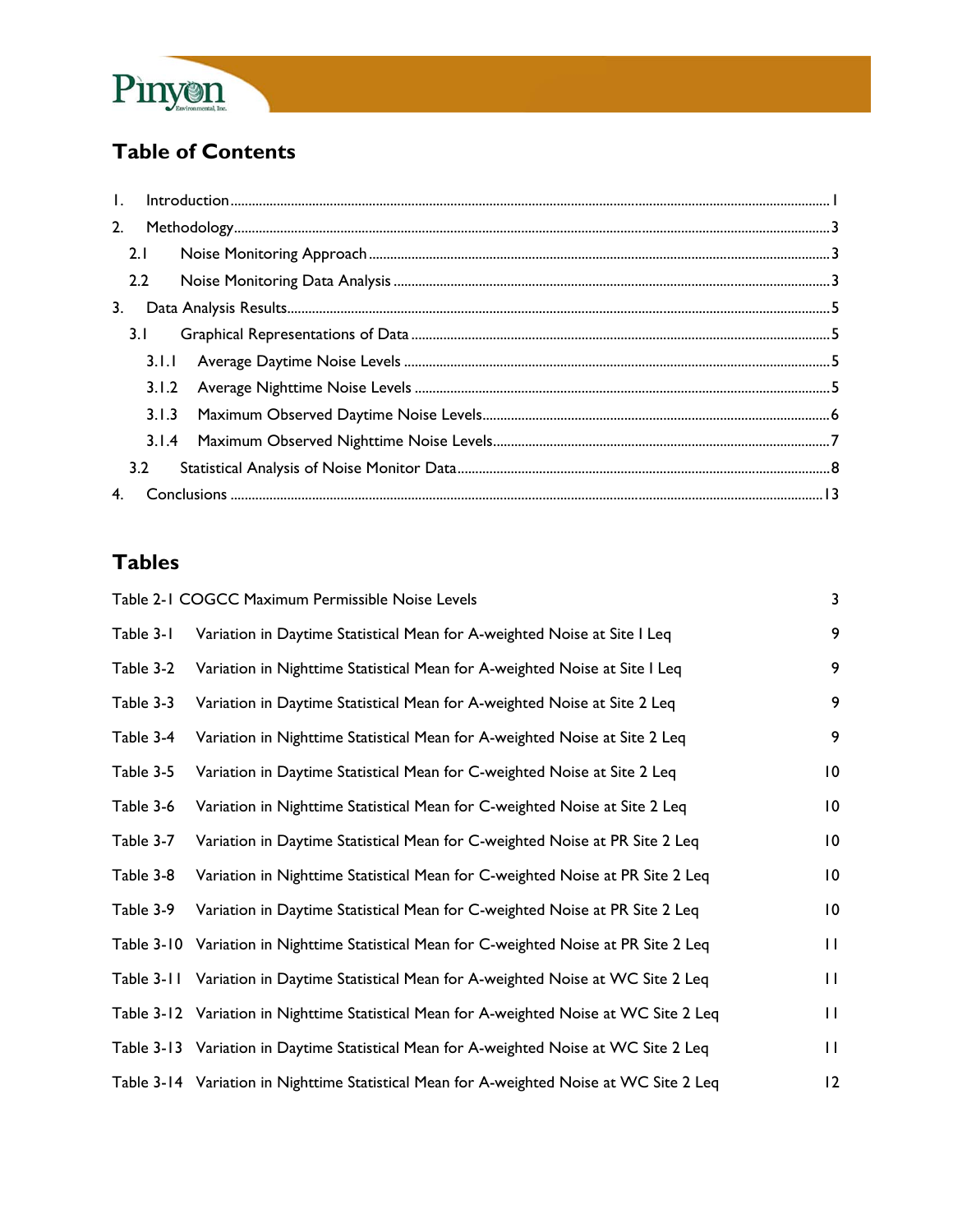# **Table of Contents (continued)**

# **Figures**

Figure 1-1 Noise Monitoring Locations .................................................................................................................................. 2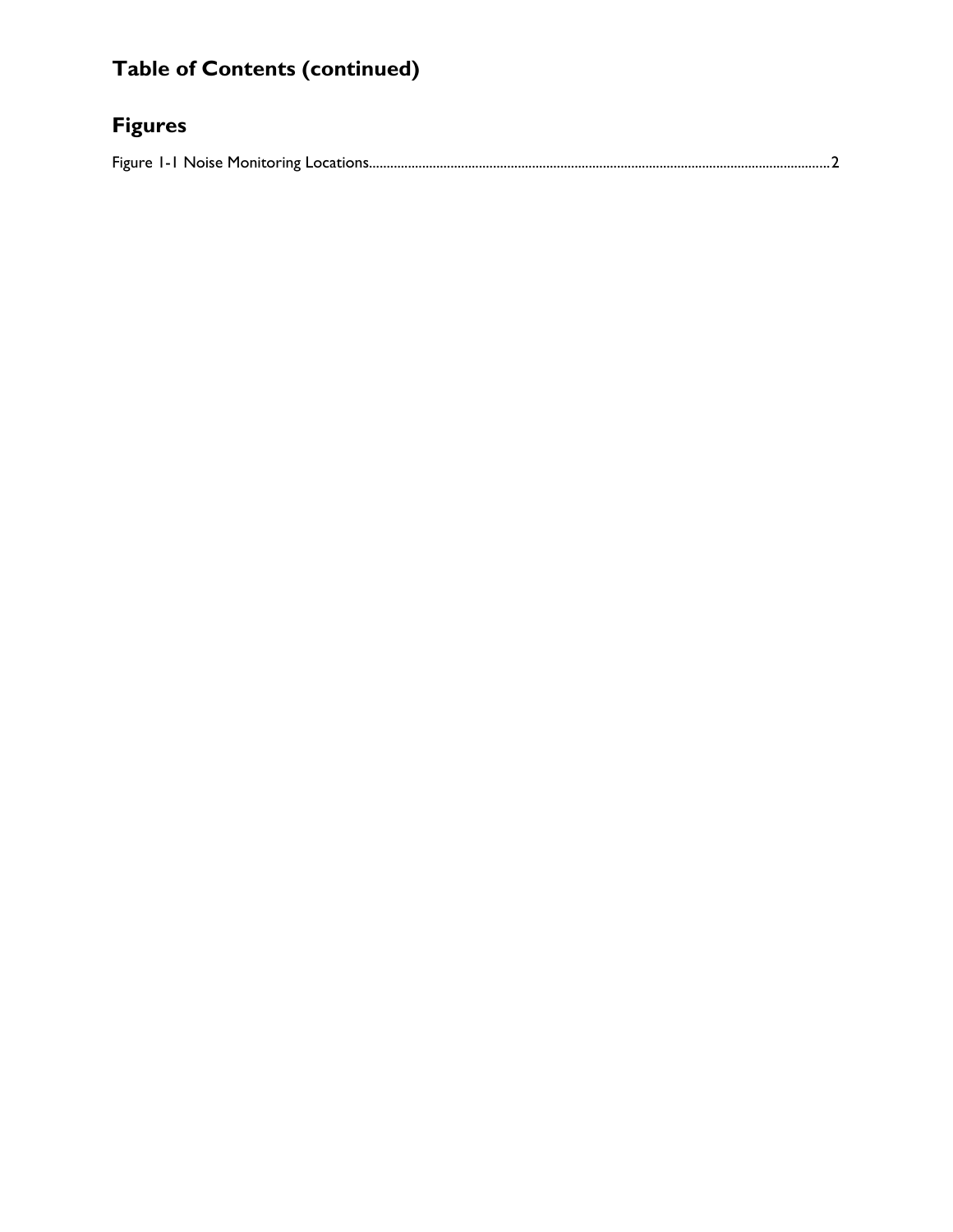

## **1. Introduction**

The Town of Erie (Town) has contracted with Pinyon Environmental, Inc. (Pinyon), to perform noise monitoring near the Crestone Peak Resources (Crestone) Common Completions Pad (Completions Pad). The Completions Pad site is used by Crestone for well completion activities for both the Waste Connections and Pratt well sites. Pinyon collected continuous noise measurements at four locations adjacent to the well site (Figure 1). Completions Site 1 is located approximately 350 feet to the south of the Completions Pad and was used to collect A-weighted noise measurements from September 12, 2017, at 11:00 AM to October 14, 2017, at 7:00 AM. Waste Connections Site 2 is located near a residential neighborhood approximately 3,475 feet to the southwest of the Completions Pad and was used to collect A-weighted and C-weighted noise measurements from September 12, 2017, at 11:00 AM to October 14, 2017, at 7:00 AM. Pratt Site 2 is located near a residential neighborhood approximately 3,600 feet to the southeast of the Completions Pad and was used to collect A-weighted and C-weighted noise from September 12, 2017, at 7:00 AM to September 26, 2017, at 10:00 AM when measurement collection ceased at this location per the direction of the Town.

Completions Site 2 was selected by the Town to replace Pratt Site 2. Completions Site 2 is located near a residential neighborhood approximately 2,430 feet to the south of the Completions Pad and was used to collect A-weighted and C-weighted measurements from September 26, 2017, at 11:00 AM to October 14, 2017, at 7:00 AM. C-weighted noise was not collected at Sampling Site 1 as is not located near any occupied structures. Crestone began well completion activities at the Completions Pad the week of September 11, 2017, and continued activities at this location throughout the reporting period. This report details noise measurements collected during well completions activities, from September 12, 2017, at 11:00 AM through October 14, 2017. The noise monitoring data was analyzed to evaluate noise levels at the four locations during Crestone's well completions activities.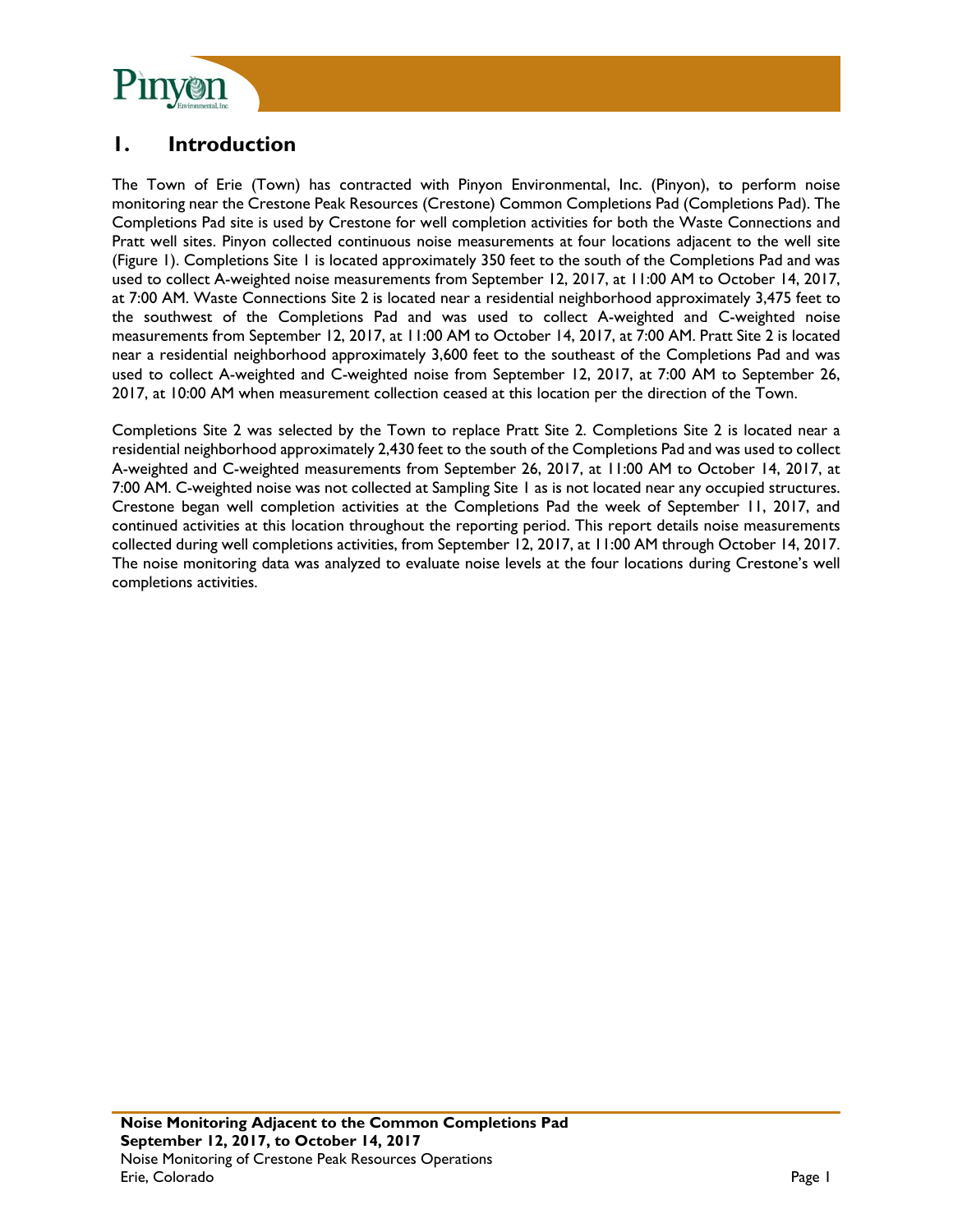

### **Figure 1-1 Noise Monitoring Locations**

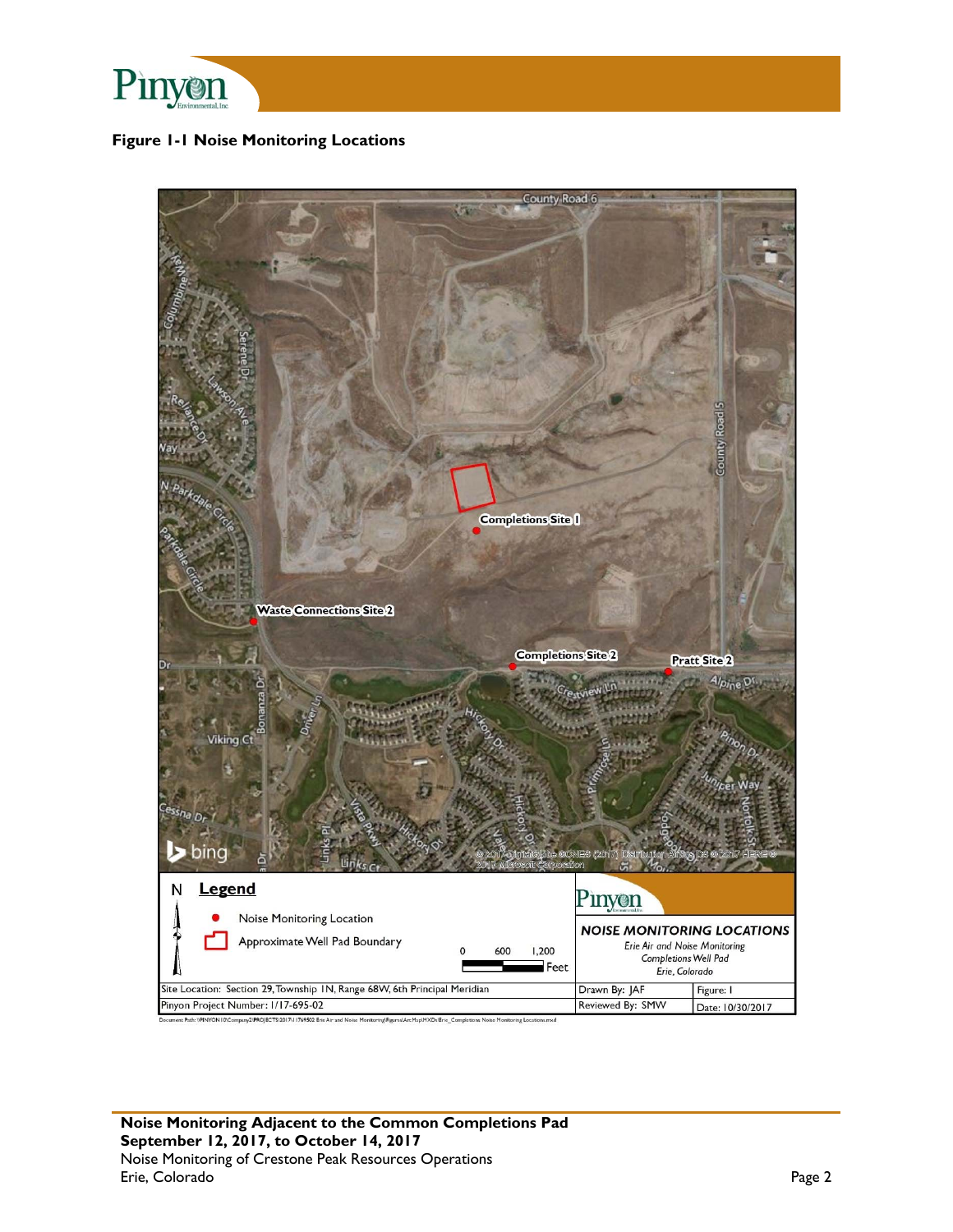

# **2. Methodology**

## **2.1 Noise Monitoring Approach**

In accordance with Colorado Oil and Gas Conservation Committee (COGCC) Rule 802, well production facilities may not exceed the maximum permissible noise levels established in accordance to Section 802.b of the rule (Table 2-1). COGCC Rule 802 specifies that during well completion activities the industrial zone maximum permissible noise level should be used. In addition to the maximum permissible A-weighted noise levels, expressed in A-weighted decibels (dBA) (Table 2-1), COGCC Rule 802 specifies that operators may not exceed 65 C-weighted decibels (dBC) measured from the exterior wall of the residence or occupied structure nearest to the noise source, at a distance of 25 feet from the structure.

| Table 2-1 COGCC Maximum Permissible Noise Levels |  |
|--------------------------------------------------|--|
|--------------------------------------------------|--|

|                                | Maximum Permissible Noise Level |                  |  |  |
|--------------------------------|---------------------------------|------------------|--|--|
| Zone                           | 7:00am to 7:00pm                | 7:00pm to 7:00am |  |  |
| Residential/Agricultural/Rural | 55 dBA                          | 50 dBA           |  |  |
| Commercial                     | 60 dBA                          | 55 dBA           |  |  |
| Light Industrial               | 70 dBA                          | 65 dBA           |  |  |
| Industrial                     | 80 dBA                          | 75 dBA           |  |  |

dBA A-weighted decibel

Pinyon mobilized to the four sites and monitored for noise at these locations using 3M Quest SoundPro DL Type 1 datalogging sound level meters. The sound level meters collected continuous measurements of both Aweighted and C-weighted decibels, as applicable to the location. At Completions Site 1, the sound level meter monitored continuously for A-weighted noise. At Waste Connections Site 2, Pratt Site 2 and Completions Site 2, continuous A-weighted and C-weighted noise measurements were collected. The monitoring period for this report lasted from September 12, 2017, at 11:00 AM through October 14, 2017, at 7:00 AM. Crestone began well completion activities at the Completions Pad the week of September 11, 2017, and has continued well completion activities throughout this reporting period.

The sound level meters are configured with a data logging system that uploads one minute time resolved measurements to a secure online database at 10-minute intervals. The sound level meters are configured with an alert system that will send a message to Pinyon's noise specialist as soon as the data is uploaded, whenever established noise criteria levels have been exceeded, based on the monitored equivalent continuous noise level (Leq). Leq is the preferred method to describe noise levels that vary over time, resulting in a single decibel value that takes into account the total sound energy over the period of time of interest. The Town and Pinyon agreed to set the alert system at 75 Leq dBA for A-weighted noise and 65 Leq dBC for C-weighted noise at Pratt Site 2 and Completions Site 2. The alert system for Waste Connections Site 2 was set to 70 Leq for Cweighted noise. These noise criteria levels were established based on the COGCC's maximum permissible noise levels, as well as baseline noise monitoring data collected prior to Crestone mobilizing to the well site. The C-weighted noise alert criteria level at Waste Connections Site 2 is set higher than the COGCC's maximum permissible noise level because baseline noise measurements collected prior to Crestone beginning operations at the well site exceeded this level.

## **2.2 Noise Monitoring Data Analysis**

Pinyon's noise specialist downloaded the noise monitoring data from the online database for this collection period. The data was then formatted into spreadsheets that allowed for analysis of the noise monitoring data.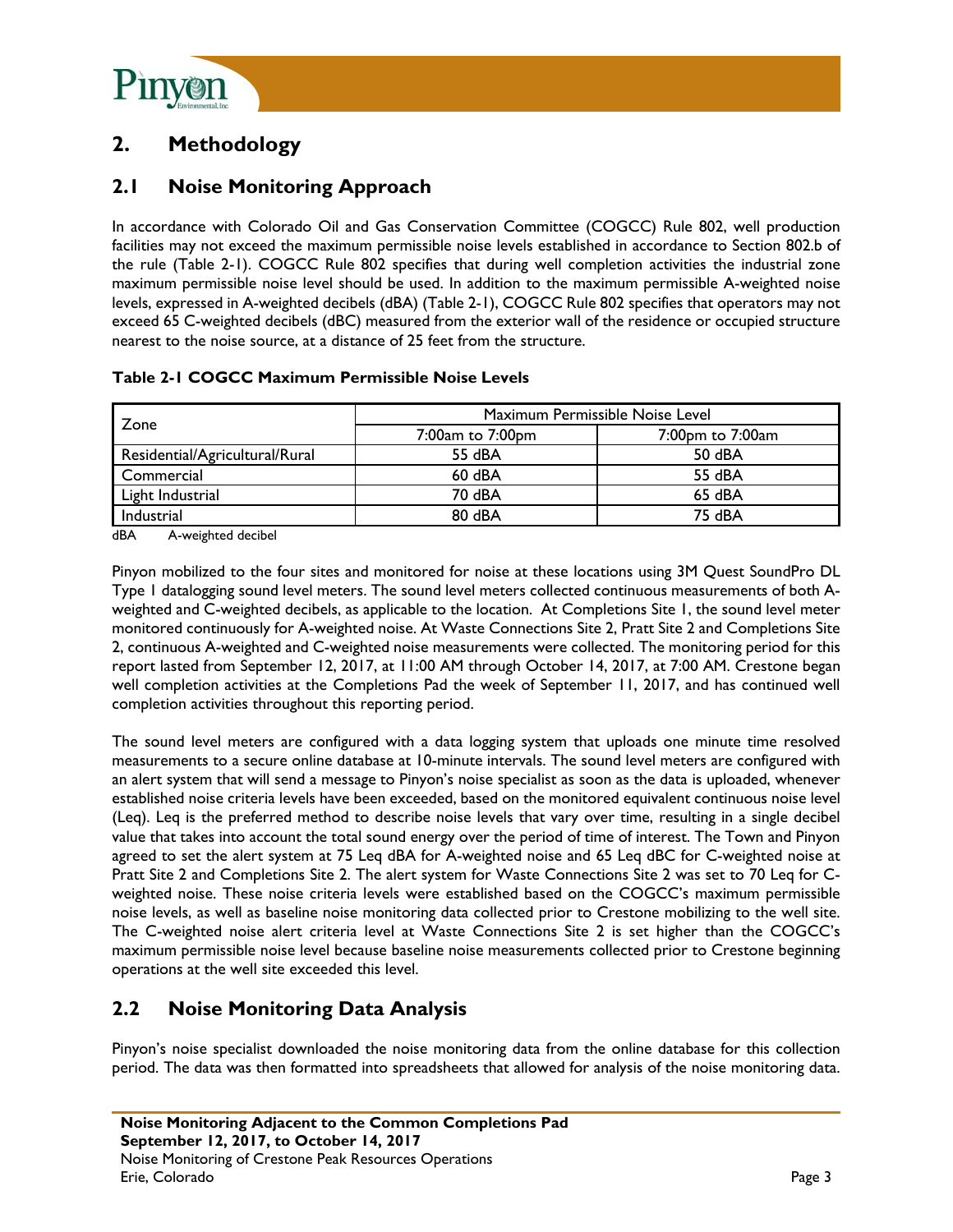

Pinyon utilized statistical methods, as well as graphical representations of the data, to evaluate baseline noise levels at the two sampling locations during the monitoring period. COGCC's Rule 802 specifies different maximum permissible noise levels based on time of day (Table 2-1). Therefore, for the statistical analysis of the noise measurements, the monitor data was split into two discrete analytical groups based on time of day:

- Daytime: 7:00 AM—6:59 PM
- Nighttime: 7:00 PM—6:59 AM

The daytime and nighttime analytical groups ended at 6:59 PM and 6:59 AM, respectively, in order to not complete a duplicate analysis of the 7:00 AM and 7:00 PM noise measurements.

To evaluate how noise levels may change over time during Crestone's operations at the well site, the monitoring data was separated into the following discrete analysis periods with each monitoring period then subdivided by time of day:

- September 12, 2017, at 11:00 AM to September 15, 2017, at 7:00 AM
- September 15, 2017, at 7:00 AM to September 22, 2017, at 7:00 AM
- September 22, 2017, at 7:00 AM to September 30, 2017, at 7:00 AM
- September 30, 2017, at 7:00 AM to October 7, 2017, at 7:00 AM
- October 7, 2017, at 7:00 AM to October 14, 2017, at 7:00 AM

Section 3-2 describes how differences in the statistical mean between these monitoring periods were analyzed to confirm the existence of statistically significant increases in average observed noise levels as compared to the baseline monitoring period. To evaluate the distribution of the noise monitoring data, the statistical mean, median and mode were calculated. The statistical mean, median and mode are used to evaluate the statistical distribution of the noise monitoring data. Large data sets, such as several days of continuous noise monitoring data, tend to follow the normal distribution, which is referred to as the central limit theorem (Shao, 2004). Evaluating the distribution of the noise monitoring data is important because this distribution is used to assess the appropriate statistical methods for further analysis. The observed relationship between the statistical mean, median and mode for the monitored datasets was evaluated to follow the normal distribution. The standard deviation for each monitoring periods was also calculated to evaluate the amount of variation in the baseline noise monitoring data and allow for a test of significance in differences between mean noise levels as compared to the initial monitoring period.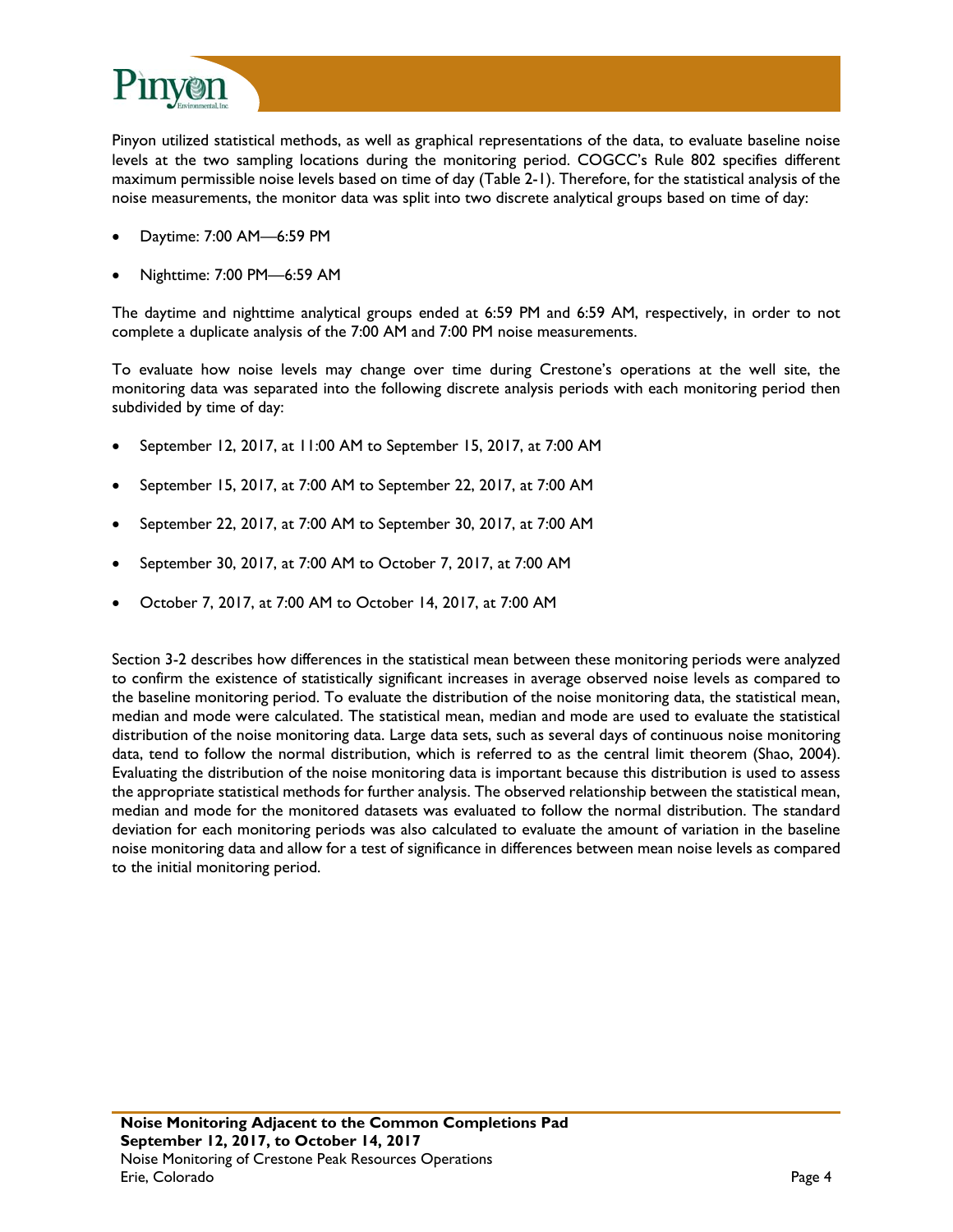

# **3. Data Analysis Results**

### **3.1 Graphical Representations of Data**

### *3.1.1 Average Daytime Noise Levels*

The statistical mean for each noise monitoring period was calculated for the daytime hours (7:00 AM to 6:59 PM) (Figure 3-1). The highest mean daytime A-weighted noise levels were generally observed at Waste Connections Site 2. The highest mean daytime C-weighted noise levels were observed at Completions Pad Site 2.



### **Figure 3-1 Daytime Mean Noise Levels**

dBA A-weighted noise levels dBC C-weighted noise levels CP Completions Pad PR Pratt WC Waste Connections

### *3.1.2 Average Nighttime Noise Levels*

Figure 3-2 shows the statistical mean of noise monitoring data collected during the nighttime period (7:00 PM to 6:59 AM). The highest observed A-weighted mean noise levels generally occurred at Completions Pad Site 1. The highest observed C-weighted mean noise levels occurred at Completions Pad Site 2.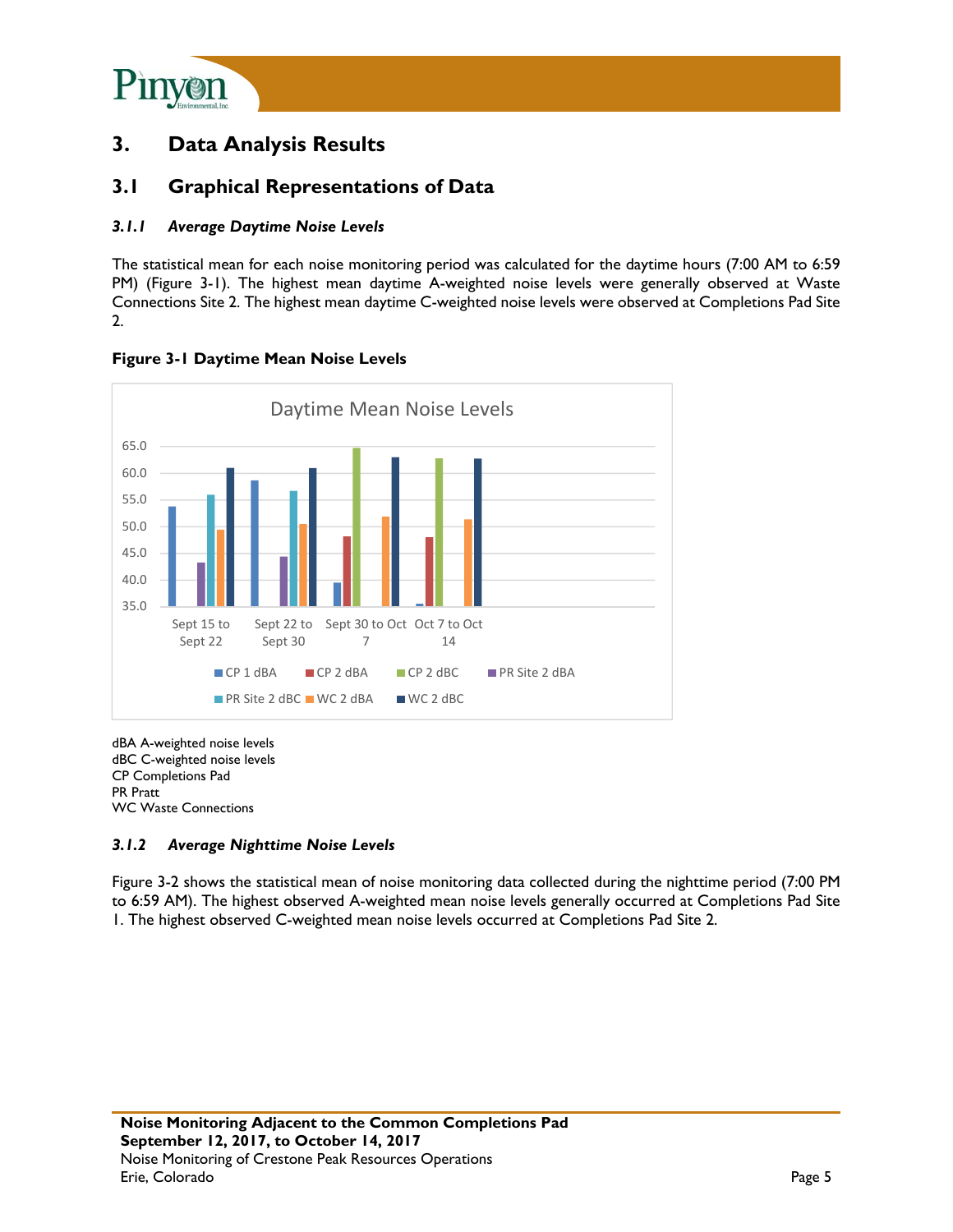

**Figure 3-2 Nighttime Mean Noise Levels** 



PR Pratt WC Waste Connections

### *3.1.3 Maximum Observed Daytime Noise Levels*

Figure 3-3 shows the maximum 15-minute average noise measurements collected during the daytime condition for the monitoring periods. The maximum observed A-weighted noise levels were highest at Completions Site 1 and Completions Site 2, which are located closer to the Completions Pad than the other monitoring locations. The maximum observed C-weighted noise levels were highest at Waste Connections Site 2, which is located the farthest from the Completions Pad.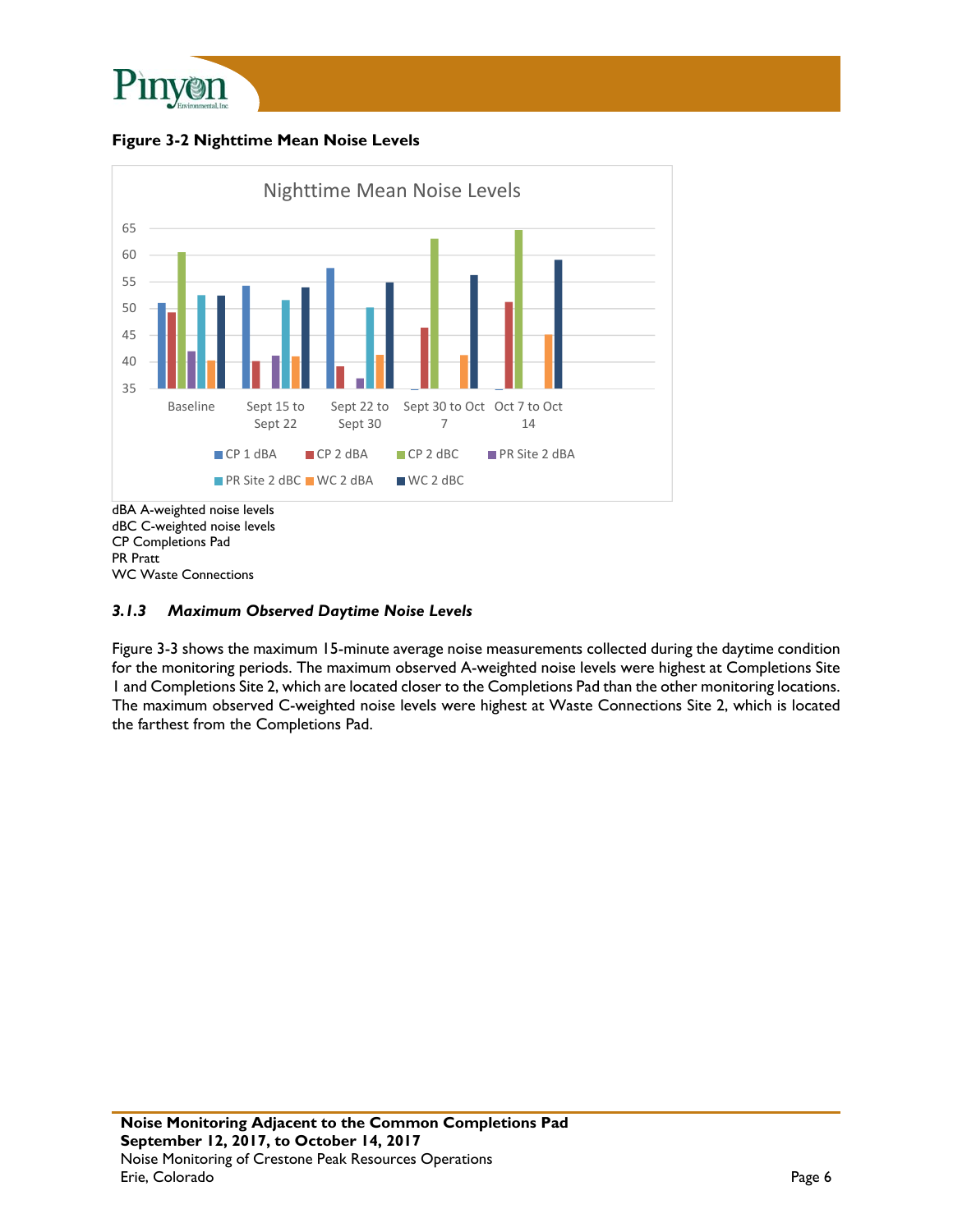

**Figure 3-3 Daytime Maximum Noise Levels** 



WC Waste Connections

### *3.1.4 Maximum Observed Nighttime Noise Levels*

Figure 3-4 shows the maximum 15-minute average nighttime noise levels. The highest observed 15-minute average nighttime noise levels were observed at Completions Site 2, which is the closest C-weighted noise monitoring location to the Completions Pad. Elevated levels of C-weighted noise were observed during the September 15, 2017 to September 22, 2017, and October 7, 2017 to October 14, 2017 monitoring periods. Pinyon provided this monitoring data to the Town in tabular format. It was assumed that the elevated noise levels observed during the September 15, 2017 to September 22, 2017 monitoring period occurred when wind speeds were greater than five miles per hour. COGCC Rule 802 specifies that for noise measurements to be considered valid wind speeds must be less than five miles per hour and that the elevated noise levels measured during this period did not constitute an exceedance of the maximum permissible noise criteria.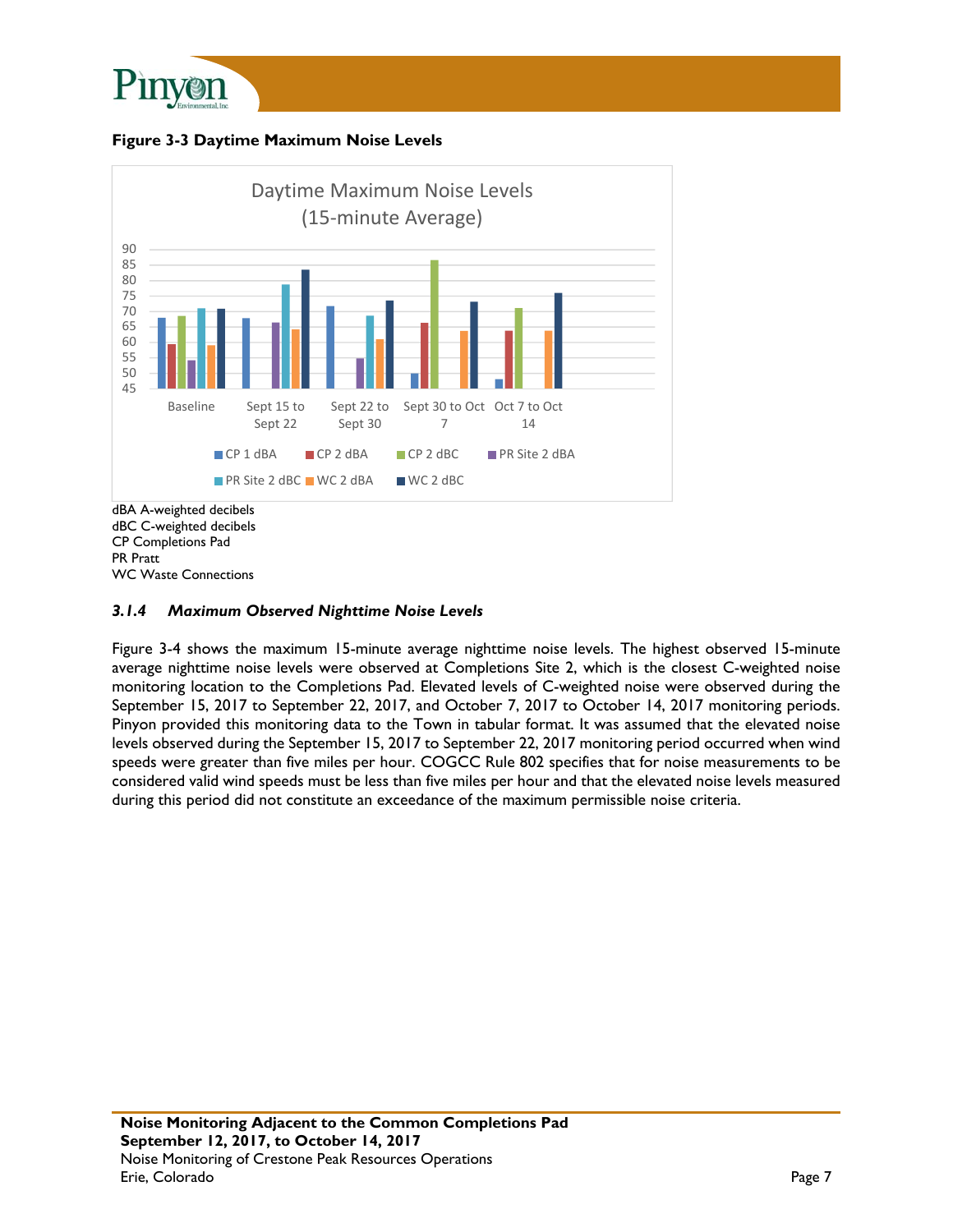





PR Pratt WC Waste Connections

## **3.2 Statistical Analysis of Noise Monitor Data**

Pinyon observed a statistically significant change in the mean measured noise values from the baseline and/or initial monitoring period while analyzing the monitoring data. Furthermore, this difference was also observed when generating graphical representations of the measured noise values at the three noise monitors for this reporting period, which was separated into 10 analysis periods for each monitor. A t-test was performed to evaluate whether the difference in calculated mean values were statistically significant. A t-test is a statistical method for evaluating the difference in means between two sample groups (Davis, 2003). The higher the tvalue the greater the difference between the two means. To assess the level of confidence in the calculated tvalue, a p-value is calculated. The p-value is based on the magnitude of the t-value and the total number of samples collected between the two monitoring periods. A p-value of less than or equal to 0.001 means that there is a 99.9% confidence level that the difference between means is statistically significant. The variation in statistical mean, the t-value and the p-value was calculated for the seven noise monitors for each analysis period. The calculated p-values were less than 0.001 for all comparisons meaning that the means are statistically significantly different at the 99.9% confidence interval. A 99.9% confidence interval indicates that there is less than a 0.01% likelihood that the calculated differences in statistical means are insignificant.

At Completions Site 1 there was a statistically significant decrease in A-weighted noise relative to the initial noise measurements for the daytime monitoring periods except for September 22, 2017 to September 30, 2017, when an average increase of 4.3 dBA was measured (Table 3-1). During the nighttime monitoring periods, statistically significant increases in mean values were initially observed through September 30, 2017, followed by decreases in the mean A-weighted noise values (Table 3-2).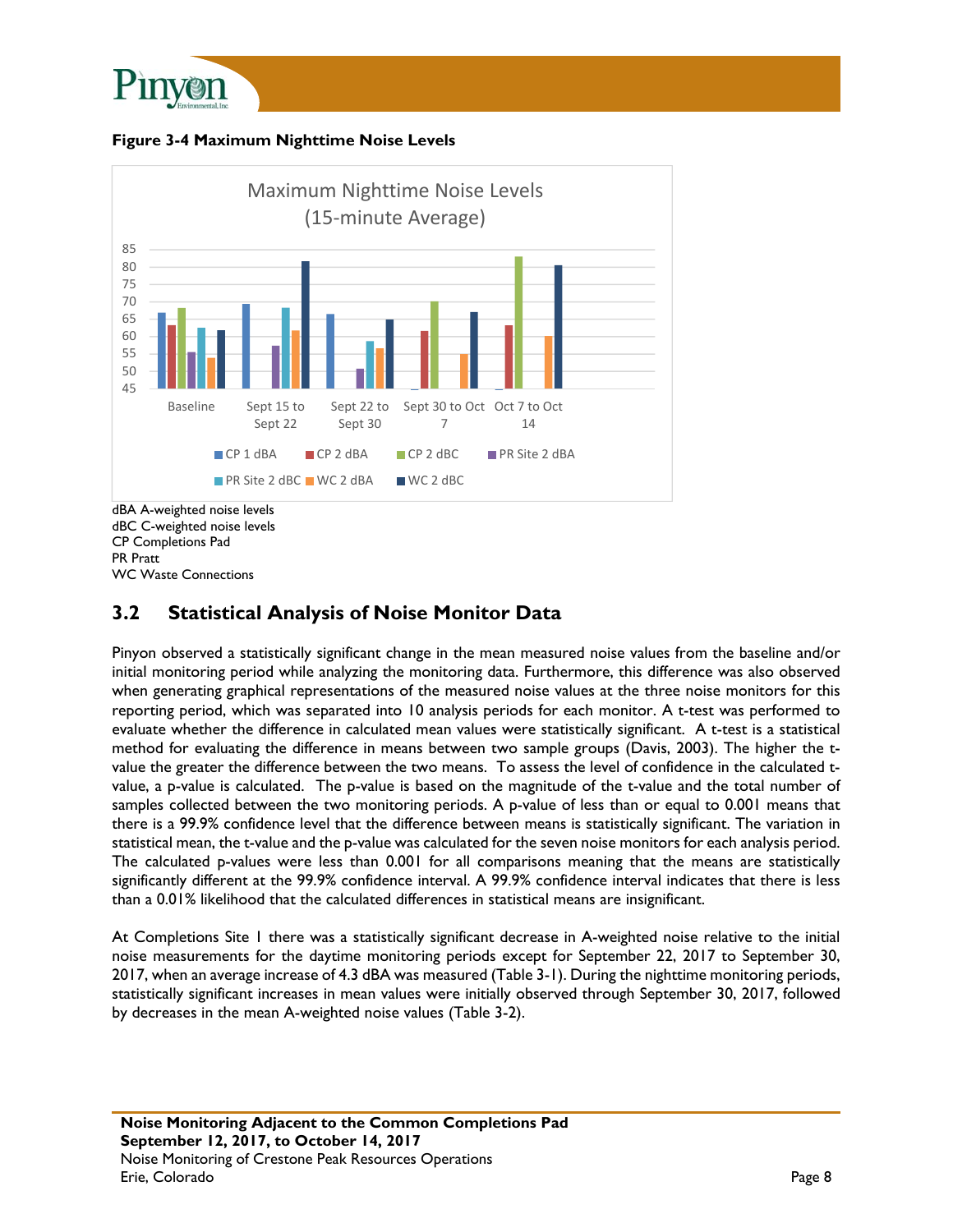

| Period             | Mean (dBA) | Change (dBA) | t-value   | p-value   |
|--------------------|------------|--------------|-----------|-----------|
| Sept 12 to Sept 15 | 54.4       | <b>NA</b>    | <b>NA</b> | <b>NA</b> |
| Sept 15 to Sept 22 | 53.8       | $-0.6$       | $-3.94$   | < 0.0001  |
| Sept 22 to Sept 30 | 58.7       | 4.3          | 20.0      | < 0.0001  |
| Sept 30 to Oct 7   | 39.5       | $-14.9$      | $-71.5$   | < 0.0001  |
| Oct 7 to Oct 14    | 35.5       | -18.9        | -119      | < 0.0001  |

#### **Table 3-1 Variation in Daytime Statistical Mean for A-weighted Noise at Completions Site I**

dBA A-weighted decibels

### **Table 3-2 Variation in Nighttime Statistical Mean for A-weighted Noise at Completions Site I**

| Period             | Mean (dBA) | Change (dBA) | t-value   | p-value  |
|--------------------|------------|--------------|-----------|----------|
| Sept 12 to Sept 15 | 5 I.I      | NA           | <b>NA</b> | NA       |
| Sept 15 to Sept 22 | 54.3       |              | 14.8      | < 0.0001 |
| Sept 22 to Sept 30 | 57.6       |              | 26.5      | < 0.0001 |
| Sept 30 to Oct 7   | 32. I      | $-18.9$      | $-94.9$   | < 0.0001 |
| Oct 7 to Oct 14    | 32.        | $-19.0$      | $-95.1$   | < 0.0001 |

dBA A-weighted decibels

At Completions Site 2, a statistically significant increase in daytime mean noise values was observed during this reporting period relative to the initial monitoring period (Table 3-3). The nighttime statistical mean was variable during this reporting period showing both increasing and decreasing measured values (Table 3-4). Crestone had already commenced operations at the Completions Pad during the initial monitoring period at Completions Site 2. Therefore, the t-values calculated in this reporting period represent a change in mean levels between the initial and subsequent monitoring periods rather than a comparison to baseline data.

#### **Table 3-3 Variation in Daytime Statistical Mean for A-weighted Noise at Completions Site 2**

| Period             | Mean (dBA) | Change (dBA) | t-value | p-value  |
|--------------------|------------|--------------|---------|----------|
| Sept 26 to Sept 30 | 46.7       | NA           | NA      | NA       |
| Sept 30 to Oct 7   | 46.4       |              | 10.3    | < 0.0001 |
| Oct 7 to Oct 14    | 48.0       |              | 9.81    | < 0.0001 |

dBA A-weighted decibels

### **Table 3-4 Variation in Nighttime Statistical Mean for A-weighted Noise at Completions Site 2**

| Period             | Mean (dBA)    | Change (dBA) | t-value | p-value   |
|--------------------|---------------|--------------|---------|-----------|
| Sept 26 to Sept 30 | 49.3          | NA           | NA      | NA        |
| Sept 30 to Oct 7   | 46.5          | $-2.8$       | -9.61   | < 0.0001  |
| Oct 7 to Oct 14    | E I<br>د. ۱ د | z.u          | 6.77    | $<$ 0.000 |

dBA A-weighted decibels

At Completions Site 2, measured mean C-weighted noise values were statistically significantly higher than the initial monitoring period for both subsequent monitoring periods for both the daytime and nighttime hours (Table 3-5 and Table 3-6). This indicates that average C-weighted noise levels are increasing at this location during the Crestone's completion operations.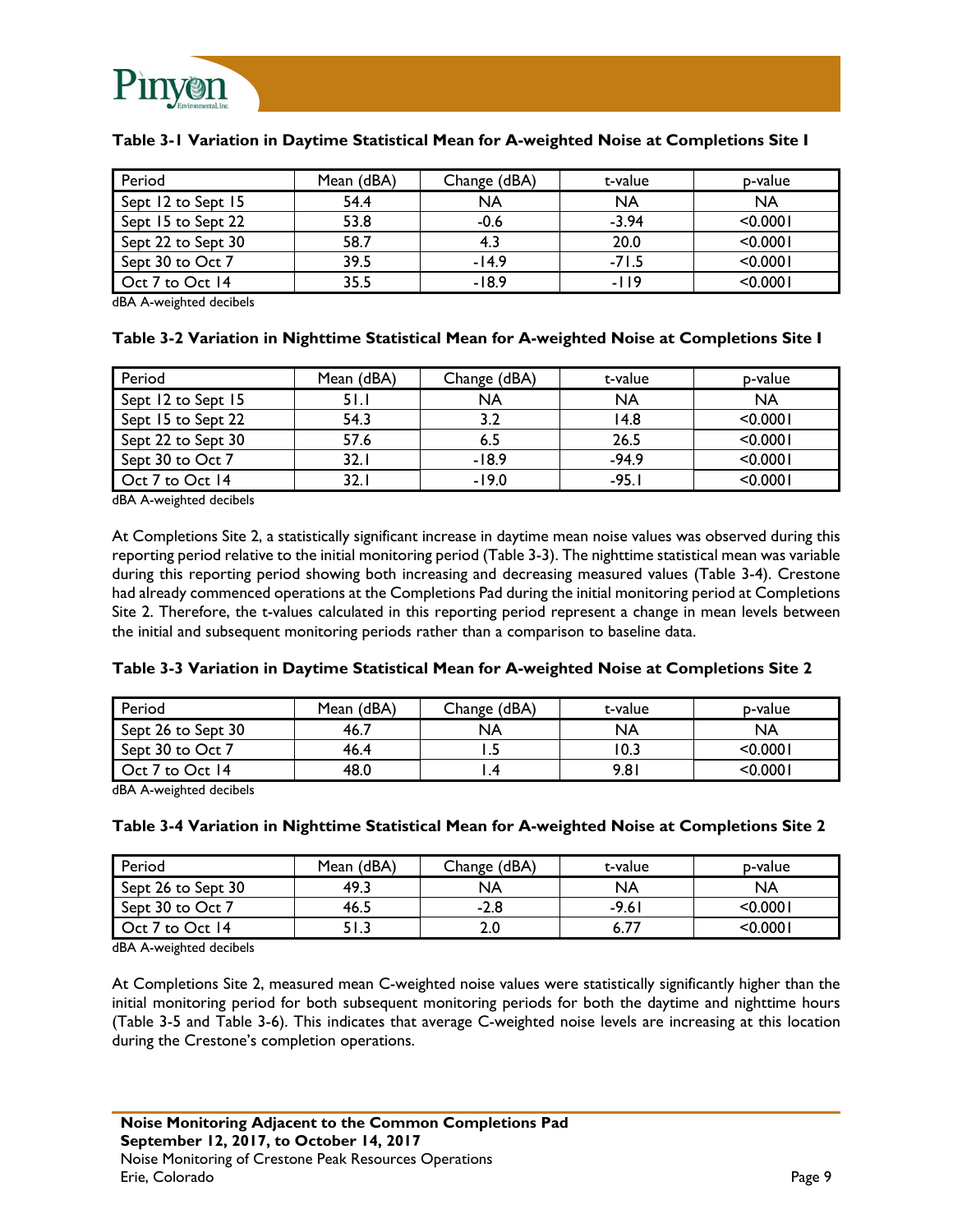

### **Table 3-5 Variation in Daytime Statistical Mean for C-weighted Noise at Completions Site 2**

| Period             | Mean (dBC) | Change (dBC) | t-value | p-value  |
|--------------------|------------|--------------|---------|----------|
| Sept 26 to Sept 30 | 61.2       | NA           | NA      | NA       |
| Sept 30 to Oct 7   | 64.7       | ر.ر          | 29.6    | <0.0001  |
| Oct 7 to Oct 14    | 62.8       |              | ۱6.۱    | < 0.0001 |

dBC C-weighted decibels

#### **Table 3-6 Variation in Nighttime Statistical Mean for C-weighted Noise at Completions Site 2**

| Period             | Mean (dBC) | Change (dBC) | t-value   | p-value  |
|--------------------|------------|--------------|-----------|----------|
| Sept 26 to Sept 30 | 60.6       | NA           | <b>NA</b> | NA       |
| Sept 30 to Oct 7   | 63.        | <b></b>      | $-52.0$   | < 0.0001 |
| Oct 7 to Oct 14    | 64.7       |              | $-30.4$   | < 0.0001 |

dBC C-weighted decibels

At Pratt Site 2, a statistically significant increase in mean A-weighted noise levels was observed relative to the baseline mean noise levels during the daytime hours (Table 3-7). During the nighttime hours, a statistically significant decrease in mean A-weighted noise levels was observed relative to the baseline monitoring period (Table 3-8).

#### **Table 3-7 Variation in Daytime Statistical Mean for A-weighted Noise at Pratt Site 2**

| Period             | Mean (dBA) | Change (dBA) | t-value | p-value   |
|--------------------|------------|--------------|---------|-----------|
| <b>Baseline</b>    | -43. .     | NA           | NA      | NA        |
| Sept 15 to Sept 22 | 43.        | V.Z          | 2.49    | < 0.0001  |
| Sept 22 to Sept 26 | 44.4       | .            | 4.5     | $<$ 0.000 |

dBA A-weighted decibels

#### **Table 3-8 Variation in Nighttime Statistical Mean for A-weighted Noise at Pratt Site 2**

| Period             | Mean (dBA) | Change (dBA) | t-value | p-value     |
|--------------------|------------|--------------|---------|-------------|
| Baseline           | 42.0       | NA           | NA      | NA          |
| Sept 15 to Sept 22 | ∡.14       | -0.8         | $-6.27$ | < 0.0001    |
| Sept 22 to Sept 26 | 36.9       | -5.          | $-33.$  | $<$ 0.000 l |

dBA A-weighted decibels

At Pratt Site 2 a statistically significant decrease in mean C-weighted noise levels was observed relative to the baseline monitoring period during both the daytime and nighttime hours (Table 3-9 and Table 3-10).

#### **Table 3-9 Variation in Daytime Statistical Mean for C-weighted Noise at Pratt Site 2**

| Period             | Mean (dBC) | Change (dBC) | t-value | p-value  |
|--------------------|------------|--------------|---------|----------|
| <b>Baseline</b>    | 57         | NA           | NA      | NA       |
| Sept 15 to Sept 22 | 56.0       | -1           | $-22.0$ | < 0.0001 |
| Sept 22 to Sept 26 | 56.7       | $-0.9$       | -11.    | < 0.0001 |

dBC C-weighted decibels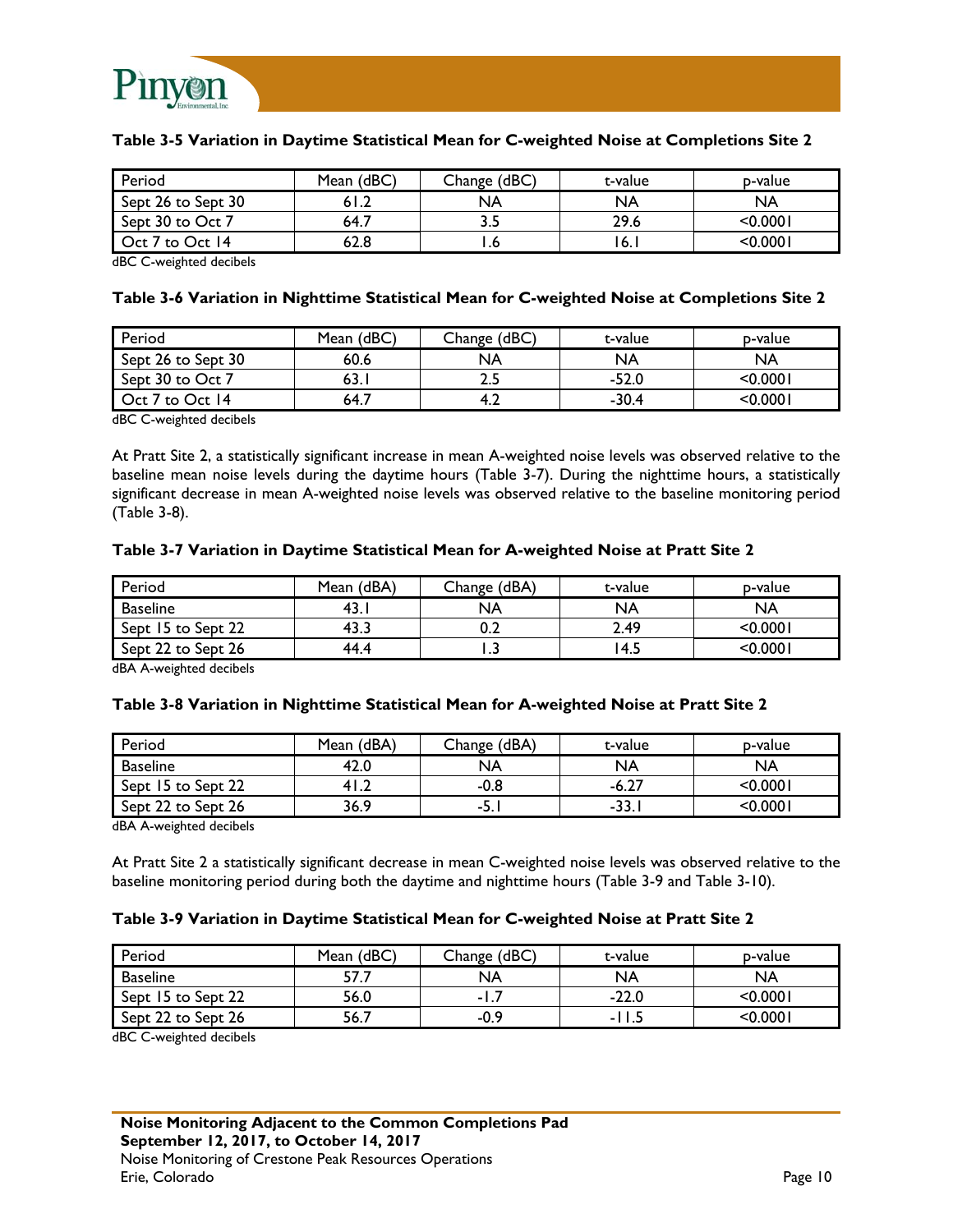

| Period             | Mean (dBC) | Change (dBC) | t-value | b-value  |
|--------------------|------------|--------------|---------|----------|
| <b>Baseline</b>    | 52.5       | NA           | NA      | NA       |
| Sept 15 to Sept 22 | 51.6       | $-0.9$       | $-8.82$ | < 0.0001 |
| Sept 22 to Sept 26 | 50.2       | -ר<br>ت.∠-   | $-21.9$ | <0.0001  |

### **Table 3-10 Variation in Nighttime Statistical Mean for C-weighted Noise at Pratt Site 2**

dBC C-weighted decibels

At Waste Connections Site 2 there were small, but statistically significant increases in the mean value for Aweighted noise relative to the baseline measurements for all monitoring periods except for the daytime monitoring period from September 15, 2017 to September 22, 2017, when the difference in means was shown to not be statistically significant (Table 3-11 and Table 3-12).

#### **Table 3-11 Variation in Daytime Statistical Mean for A-weighted Noise at Waste Connections Site 2**

| Period             | Mean (dBA) | Change (dBA) | t-value   | p-value   |
|--------------------|------------|--------------|-----------|-----------|
| <b>Baseline</b>    | 49.5       | <b>NA</b>    | <b>NA</b> | <b>NA</b> |
| Sept 15 to Sept 22 | 49.5       | -0.1         | $-0.795$  | 0.4266    |
| Sept 22 to Sept 30 | 50.5       |              | 10.I      | < 0.0001  |
| Sept 30 to Oct 7   | 51.9       |              | 24.6      | < 0.0001  |
| Oct 7 to Oct 14    | 51.3       |              | 19.1      | < 0.0001  |

dBA A-weighted decibels

### **Table 3-12 Variation in Nighttime Statistical Mean for A-weighted Noise at Waste Connections Site 2**

| Period             | Mean (dBA) | Change (dBA) | t-value | p-value   |
|--------------------|------------|--------------|---------|-----------|
| <b>Baseline</b>    | 40.3       | NA           | NA      | <b>NA</b> |
| Sept 15 to Sept 22 | 41.0       |              | 4.65    | < 0.0001  |
| Sept 22 to Sept 30 | 41.3       |              | 6.66    | < 0.0001  |
| Sept 30 to Oct 7   | 41.3       |              | 6.36    | < 0.0001  |
| Oct 7 to Oct 14    | 45.2       | 4.9          | 29.9    | < 0.0001  |

dBA A-weighted decibels

At Waste Connections Site 2, there were statistically significant increases in mean C-weighted noise values relative to the baseline measurements for both daytime and nighttime hours for all monitoring periods during this reporting period (Table 3-13 and Table 3-14).

### **Table 3-13 Variation in Daytime Statistical Mean for C-weighted Noise at Waste Connections Site 2**

| Period             | Mean (dBC) | Change (dBC) | t-value   | p-value   |
|--------------------|------------|--------------|-----------|-----------|
| <b>Baseline</b>    | 60.0       | NA           | <b>NA</b> | <b>NA</b> |
| Sept 15 to Sept 22 | 61.0       |              | 12.9      | < 0.0001  |
| Sept 22 to Sept 30 | 61.0       |              | 14.9      | < 0.0001  |
| Sept 30 to Oct 7   | 63.0       | 3.0          | 45.4      | < 0.0001  |
| Oct 7 to Oct 14    | 62.8       | 2.8          | 42.1      | < 0.0001  |

dBC C-weighted decibels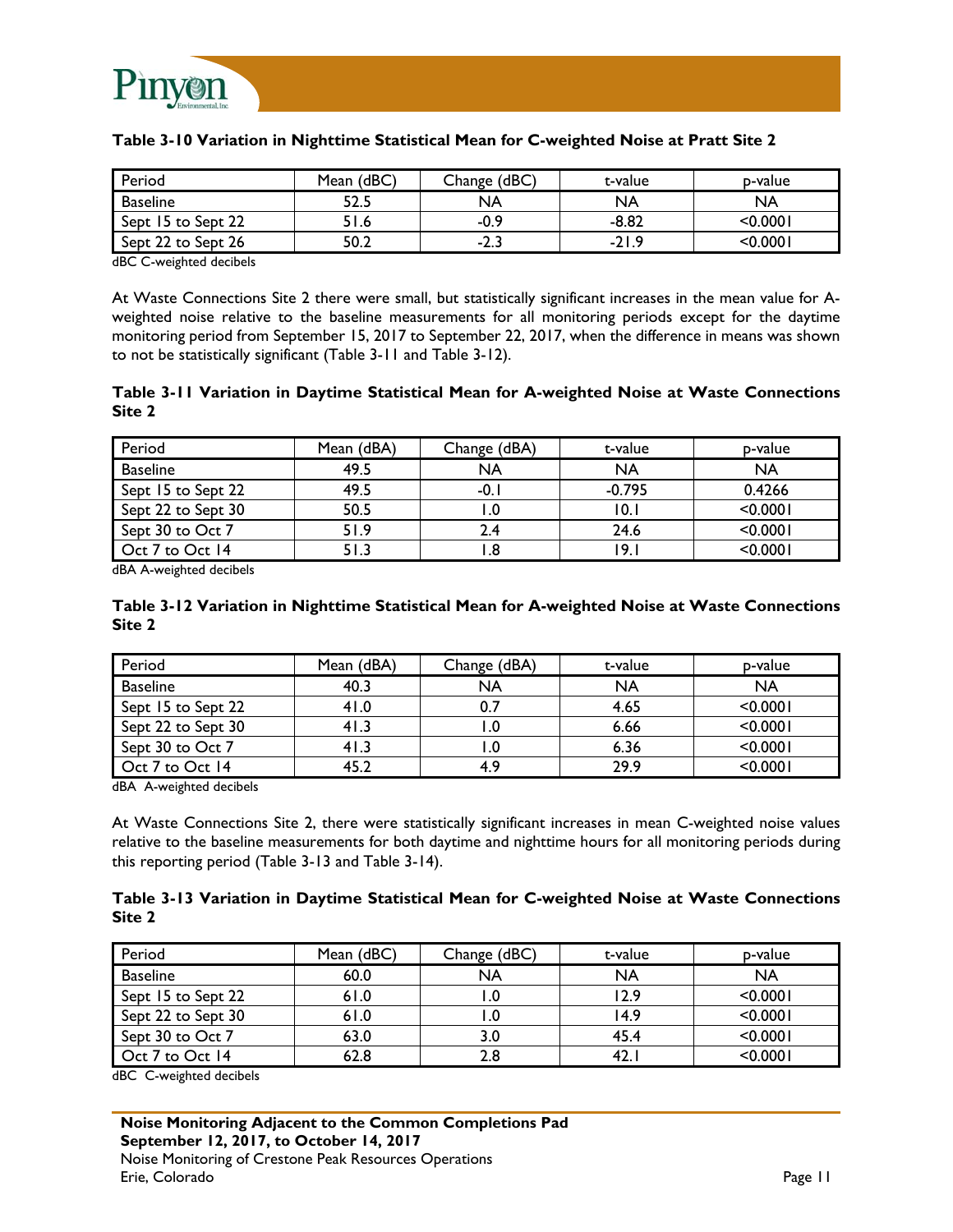

### **Table 3-14 Variation in Nighttime Statistical Mean for C-weighted Noise at Waste Connections Site 2**

| Period             | Mean (dBC) | Change (dBC) | t-value   | p-value   |
|--------------------|------------|--------------|-----------|-----------|
| <b>Baseline</b>    | 52.5       | <b>NA</b>    | <b>NA</b> | <b>NA</b> |
| Sept 15 to Sept 22 | 54.0       |              | 14.0      | < 0.0001  |
| Sept 22 to Sept 30 | 54.9       | 2.5          | 25.2      | < 0.0001  |
| Sept 30 to Oct 7   | 56.3       | 3.8          | 37.4      | < 0.0001  |
| Oct 7 to Oct 14    | 59.1       |              | 61.       | < 0.0001  |

dBC C-weighted decibels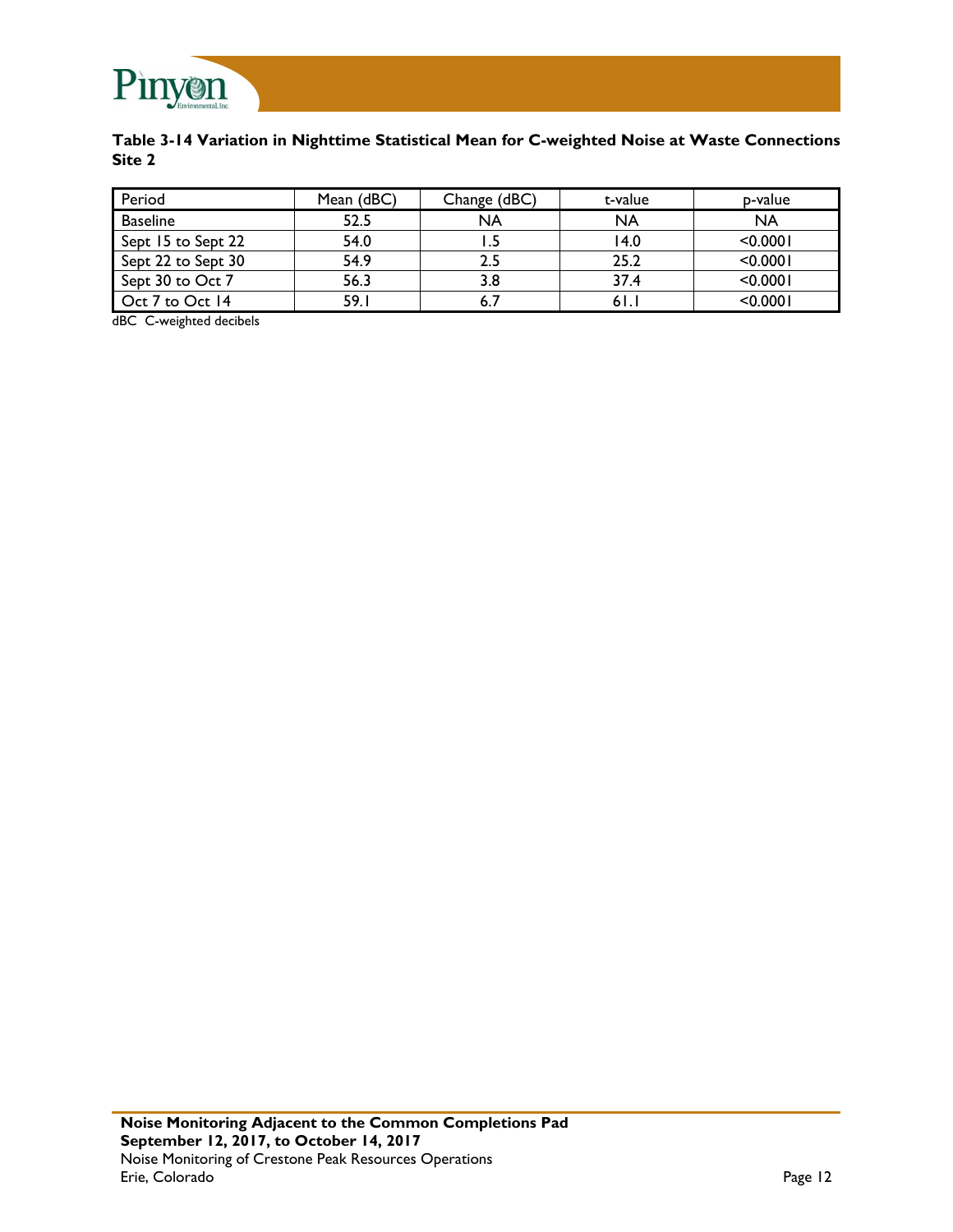

# **4. Conclusions**

Pinyon collected continuous noise measurements at four monitoring locations adjacent to Crestone's Completions Pad from September 12, 2017 at 11:00 AM, to October 14, 2017 at 7:00 AM. Crestone commenced well completions activities at the Completions Pad the week of September 11, 2017, and has continued activities throughout this reporting period.

An evaluation of the noise measurements collected showed increases in ambient C-weighted noise levels that are likely attributable to Crestone's activities during this reporting period. A-weighted noise levels were variable during this reporting period with both increases and decreases observed. Analysis of the noise measurements indicated statistically significant differences between observed mean values between the baseline and/or initial monitoring period and subsequent monitoring periods that captured Crestone's completion activities, which were broken down between daytime and nighttime hours.

Elevated levels of C-weighted noise were measured during this reporting period. However, during some of these instances measured wind speeds invalidated the noise measurements used to determine whether an exceedance of the COGCC's maximum permissible noise criteria has been demonstrated.

Pinyon will continue to monitor continuously for noise at locations determined by the Town throughout Crestone's operations at the Completions Pad and will compare measured levels of A-weighted and C-weighted noise to baseline levels, to assess potential changes in ambient noise levels during various phases of activity and evaluate whether potential exceedances of the COGCC's maximum permissible noise levels are observed.